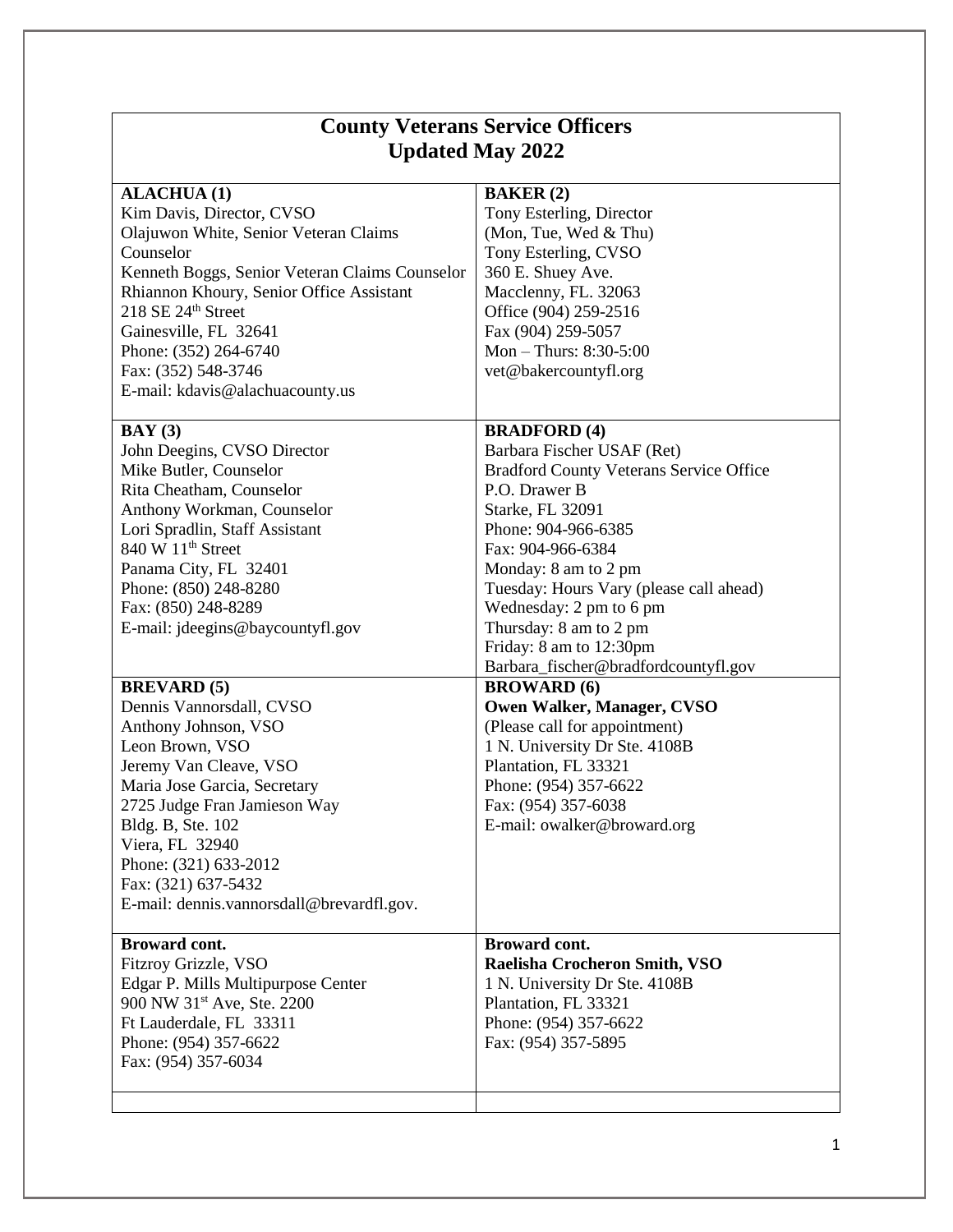| Broward cont.<br>VACANT, VSO<br>Javier Abouzeide, VSO<br>3550 Hollywood Blvd, Ste. 150<br>Hollywood, FL 33021<br>Phone: (954) 831-0424<br>Fax: (954) 831-0422                                                                                                                                                                                                                                                                                                     | <b>Broward cont.</b><br>Ivy Martin, VSO<br><b>Broward County VAOP Clinic</b><br>9800 W Commercial Blvd, Ste. SO-106<br>Sunrise, FL 33351<br>Phone: (954) 475-5500, ext. 5460<br>Fax: (954) 749-2513                                                                                                                                                                                                                                                                                                                                            |
|-------------------------------------------------------------------------------------------------------------------------------------------------------------------------------------------------------------------------------------------------------------------------------------------------------------------------------------------------------------------------------------------------------------------------------------------------------------------|------------------------------------------------------------------------------------------------------------------------------------------------------------------------------------------------------------------------------------------------------------------------------------------------------------------------------------------------------------------------------------------------------------------------------------------------------------------------------------------------------------------------------------------------|
|                                                                                                                                                                                                                                                                                                                                                                                                                                                                   |                                                                                                                                                                                                                                                                                                                                                                                                                                                                                                                                                |
| <b>Broward cont.</b><br>Gregory Ellis, VSO<br>2011 NW 3rd Ave<br>Pompano Beach, FL 33060<br>PH: (954) 357-4964<br>Fax: (954) 357-5417                                                                                                                                                                                                                                                                                                                             | <b>Broward cont.</b><br>Tangee Simon, VSO<br>10077 NW 29th Street<br>Coral Springs, FL 33065<br>Phone: (954) 357-5524<br>Fax: (954) 357-5710                                                                                                                                                                                                                                                                                                                                                                                                   |
| <b>CALHOUN (7)</b><br>Robert "Eric" Daniels<br>(Tues $&$ Wed 8-4)<br><b>Calhoun County Courthouse</b><br>20859 SE Central Ave E, Room 305<br>Blountstown, FL 32424<br>Phone: (850) 674-8305<br>Fax: use office #, call ahead to fax<br>E-mail: rdaniels@calhouncountygov.com<br><b>CHARLOTTE cont.</b><br><b>Englewood Office</b><br>Trisha Rodriguez, VSO<br>6868 San Casa Drive, Unit 12<br>Englewood, FL 34224<br>Phone: (941) 681-3716<br>Fax: (941) 675-3764 | <b>CHARLOTTE (8)</b><br>Jocey Henderson, VSM<br>Matthew McGee, AVSO<br>Ezequiel Tirado, VSO<br>1050 Loveland Blvd, Human Services Bldg.<br>Port Charlotte, FL 33980<br>Phone: (941) 764-5579<br>Fax: (941) 833-6567<br>E-mail: VeteranServices@charlottecountyfl.gov<br>CITRUS <sup>(9)</sup><br>Philip Watson, CVSO<br>Ellen Davis, AVSO<br>Damian Culley, AVSO<br>Michael Lobo, AVSO<br>2804 W Marc Knighton Court, Key 13<br>Lecanto, FL 34461-8334<br>Phone: (352) 527-5915<br>Fax: (352) 527-5916<br>E-mail: Philip.watson@citrusbocc.com |
| CLAY(10)<br>Keith Brandon, CVSO<br>P.O. Box 1366<br>Green Cove Springs, FL 32043<br>Phone: (904) 269-6326<br>Fax: (904) 284-9780<br>E-mail: @claycountygov.com                                                                                                                                                                                                                                                                                                    | <b>COLLIER (11)</b><br>Alexandra Scardino, Veteran Service Manager<br>Oscar Gomez, VSO<br>Heather Bilodeou, Operations Coordinator<br>Operations and Veteran Services Division<br>3339 E Tamiami Trail, Ste. 212<br>Naples, FL 34112<br>Phone: (239) 252-8387<br>Fax: (239) 252-2870<br>E-mail:<br>colliercounty.veteranservices@colliercountyfl.gov                                                                                                                                                                                           |
|                                                                                                                                                                                                                                                                                                                                                                                                                                                                   |                                                                                                                                                                                                                                                                                                                                                                                                                                                                                                                                                |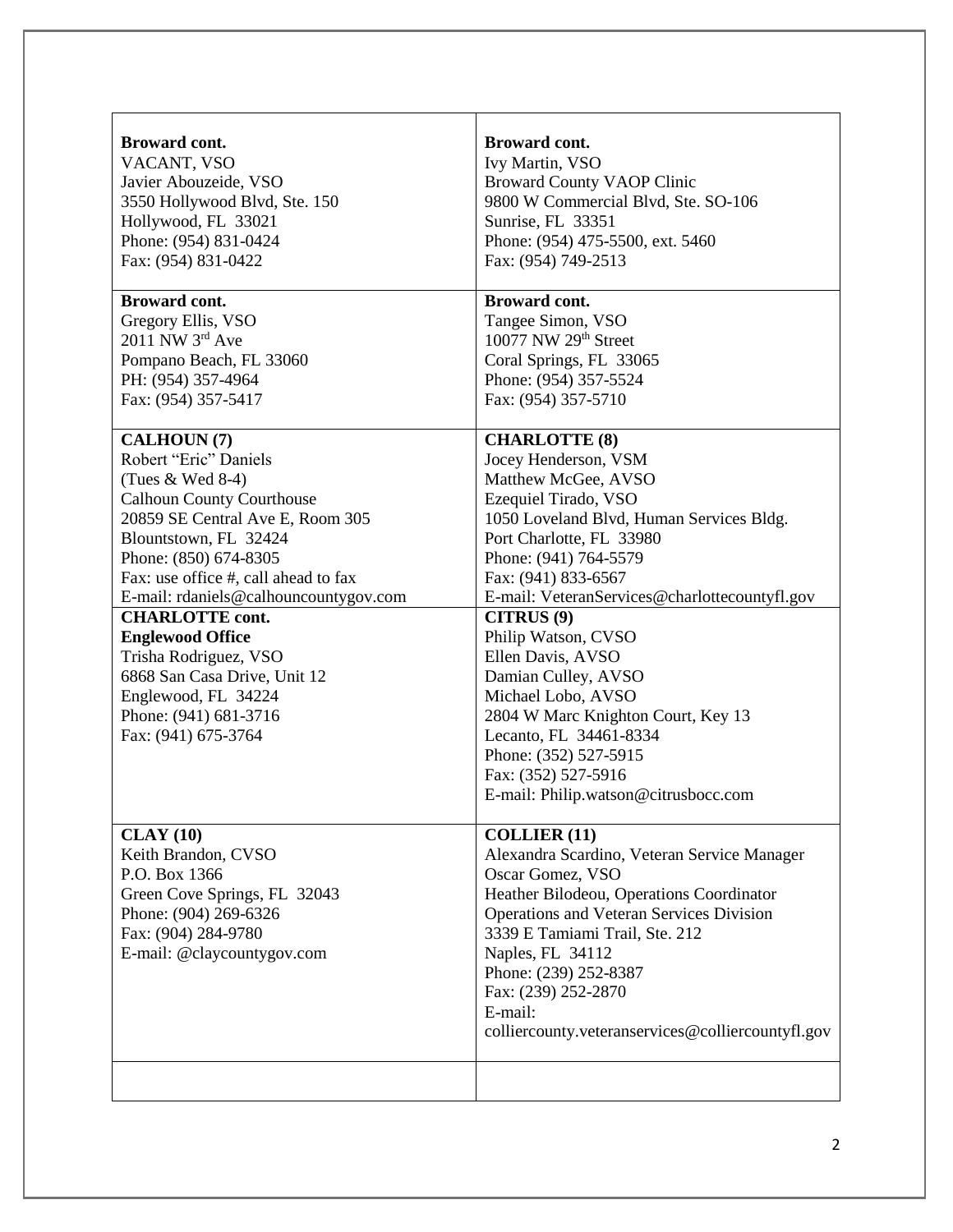| <b>COLUMBIA (12)</b><br>George Wehrli, CVSO<br>Monday, Wednesday, Friday hour 8:00AM-<br>2:00PM.<br>Tuesday and Thursday hours 10:00 AM-4:00<br>PM.<br>437 NW Hall of Fame Drive<br>PO Box 1529<br>Lake City FL 32056-1529<br>Phone: (386) 758-1013<br>Fax: (386) 758-2184<br>E-mail: gwehrli@columbiacountyfla.com | DESOTO (14)<br><b>Steve Rickard</b><br>201 E Oak Street, Ste. 105<br>Arcadia, FL 34266<br>Mon-Fri, $10am - 2pm$<br>Phone: (863) 993 4860<br>Fax: (863) 993-4561<br>E-mail: veterans@desotobocc.com                                                                                                                                                                                                                                                                                                                                                                                                                                                                                                                                                                                                                                                                                                                                                                        |
|---------------------------------------------------------------------------------------------------------------------------------------------------------------------------------------------------------------------------------------------------------------------------------------------------------------------|---------------------------------------------------------------------------------------------------------------------------------------------------------------------------------------------------------------------------------------------------------------------------------------------------------------------------------------------------------------------------------------------------------------------------------------------------------------------------------------------------------------------------------------------------------------------------------------------------------------------------------------------------------------------------------------------------------------------------------------------------------------------------------------------------------------------------------------------------------------------------------------------------------------------------------------------------------------------------|
| DIXIE(15)<br><b>Steve Fremen</b><br>$(Tue, Wed, Thu 8-5)$<br>387 SE 22 <sup>nd</sup> Avenue (PO Box 1119)<br>Cross City, FL 32628<br>Phone: (352) 498-1246<br>Fax: (352) 498-1286<br>E-mail: dixiecyso@bellsouth.net                                                                                                | <b>DUVAL</b> (16)<br>Rafael Santiago, CVSO Supervisor<br>Travis Sims, VSO Senior<br>$(904)$ 255-5532<br>TravisS@coj.net<br>Fred Berley, VSO Senior<br>$(904)$ 255-5529<br>FBerley@coj.net<br>VACANT, VSO Senior<br>$(904)$ 255-5530<br>MDeGuzman@coj.net<br>J. Daniel Mckinney III, VSO Senior<br>$(904)$ 255-5531<br>JMcKinney@coj.net<br>Jacqueline Harris VSO Senior<br>$(904)$ 255-5528<br>Harris@coj.net<br>117 West Duval Street, Ste. 175<br>Jacksonville, FL 32202<br>Phone: (904) 255-5550<br>Fax: (904) 630-3422<br>E-mail: Rafaels@coj.net<br><b>Homeless Veteran Reintegration Program</b><br>Jeff Duncan, Program Lead<br>$(904)$ 255-5539<br>JeffreyD@coj.net<br>Archie Creighton, Case Management Outreach<br>$(904)$ 255-5538<br>CArchie@coj.net<br>James Murphy, Case Management Placement<br>$(904)$ 255-5537<br>JaMurphy@coj.net<br><b>Social Specialists</b><br>Edward Palmer, Social Service Specialist, Lead<br>$(904)$ 255-5525<br>EPalmer@coj.net |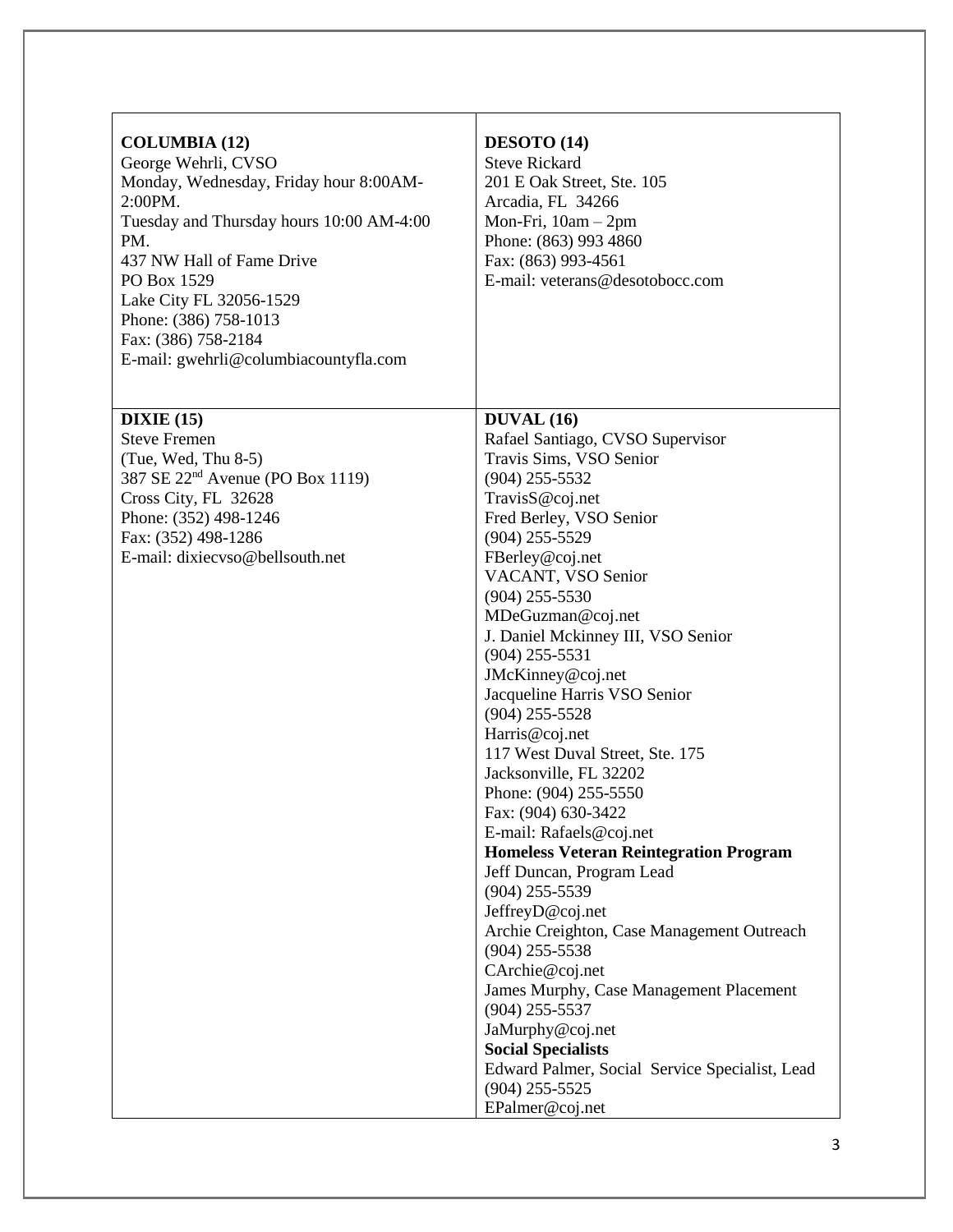|                                               | Tamika Sims, Social Service Specialist       |
|-----------------------------------------------|----------------------------------------------|
|                                               | $(904)$ 255-5526                             |
|                                               | TSims@coj.net                                |
| <b>ESCAMBIA (17)</b>                          | FLAGLER (18)                                 |
| Andy Huffman, CVSO                            | David P. Lydon, CVSO                         |
| Debra Stogner, Administrative Assistant       | Eric Flores Febles, VSO                      |
| 3363 West Park Place                          | 1769 E Moody Boulevard, Bldg. 2, Ste. 108    |
| Pensacola FL 32505                            | Bunnell, FL 32110                            |
| Phone: (850) 595-2409                         | Phone: (386) 313-4014                        |
| Fax: (850) 595-0049                           | Fax: (386) 313-4114                          |
| E-mail: alhuffman@myescambia.com              | E-mail: dlydon@flaglercounty.org             |
| <b>FRANKLIN</b> (19)                          | <b>GADSDEN (20)</b>                          |
| Charles Elliott, CVSO                         | Michael Jackson, CVSO                        |
| 33 Market Street, Ste. 103                    | Sonya Solis, Assistant                       |
| Apalachicola, FL 32320                        | 5-B East Jefferson Street (PO Box 1799)      |
| Phone: (850) 653-8096                         | Quincy, FL 32351-1799                        |
|                                               |                                              |
| Mobile: (850) 653-7051<br>Fax: (866) 545-8606 | Phone: (850) 875-8661<br>Fax: (850) 875-8652 |
| veteranservice@franklincountyflorida.com      | E-mail: mjackson@gadsdengov.net              |
|                                               |                                              |
| <b>GILCHRIST</b> (21)                         | <b>GLADES</b> (22)                           |
| Steve Hutson, CVSO                            | Robert (Bob) Jones, CVSO                     |
| $(Mon - Thu 9:30 - 2:30)$                     | 500 Avenue J (PO Box 1527)                   |
| <b>Gilchrist County Courthouse</b>            | Moore Haven, FL 33471                        |
| (Veterans Services)                           | Phone: (863) 946-0566                        |
| 112 S. Main St #1004                          | Fax: (863) 946-1920                          |
| Trenton, FL 32693                             | E-mail: bjones@myglades.com                  |
| Phone: (352) 463-3188                         |                                              |
| Fax: (904) 214-0017                           |                                              |
| E-mail: shutson@gilchrist.fl.us               |                                              |
|                                               |                                              |
| GULF(23)                                      | <b>HAMILTON (24)</b>                         |
| Joe Paul, CVSO Director, jpaul@gulfcounty-    | Jonathan C. Law Jr, CVSO                     |
| fl.gov                                        | 1153 US Highway 41, Ste. 4                   |
| Lynn Lanier, CVSO, llanier@gulfcounty-fl.gov  | Jasper, FL 32052                             |
| (Mon-Thur 7:00am-5:30pm)                      | $(Mon-Thus)$                                 |
| 1000 Cecil G Costin Sr. Blvd, Rm 311          | Phone: (386) 792-1272                        |
| Port St Joe, FL 32456-1647                    | Fax: (386) 792-6896                          |
| Phone: (850) 229-6125                         | E-mail: veteranserviceoffice@windstream.net  |
| Fax: (850) 229-7180                           |                                              |
| E-mail: vetservices@gulfcounty-fl.gov         |                                              |
| <b>HARDEE</b> (25)                            | <b>HENDRY</b> (26)                           |
| Larry Pelton, VSO                             | Elmira "Myra" Johnson, CVSO                  |
| (Tues, Wed, Thu)                              | 110 Broward Street, Labelle (Mon/Wed/Fri)    |
| $8:00 - 5:00$                                 | Phone: (863) 675-5250                        |
| 307 N 6 <sup>th</sup> Avenue                  | Fax: (863) 448-9935                          |
| Wauchula, FL 33873-2319                       | 1100 S Olympia Avenue, Clewiston (Tue/Thu)   |
| Phone: (863) 773-9853                         | Phone: (863) 983-1491                        |
| E-mail: Larry.Pelton@hardeecounty.net         | Mail: PO Box 2340, Labelle, FL 33975-2340    |
|                                               | E-mail: dabney@hendryfla.net                 |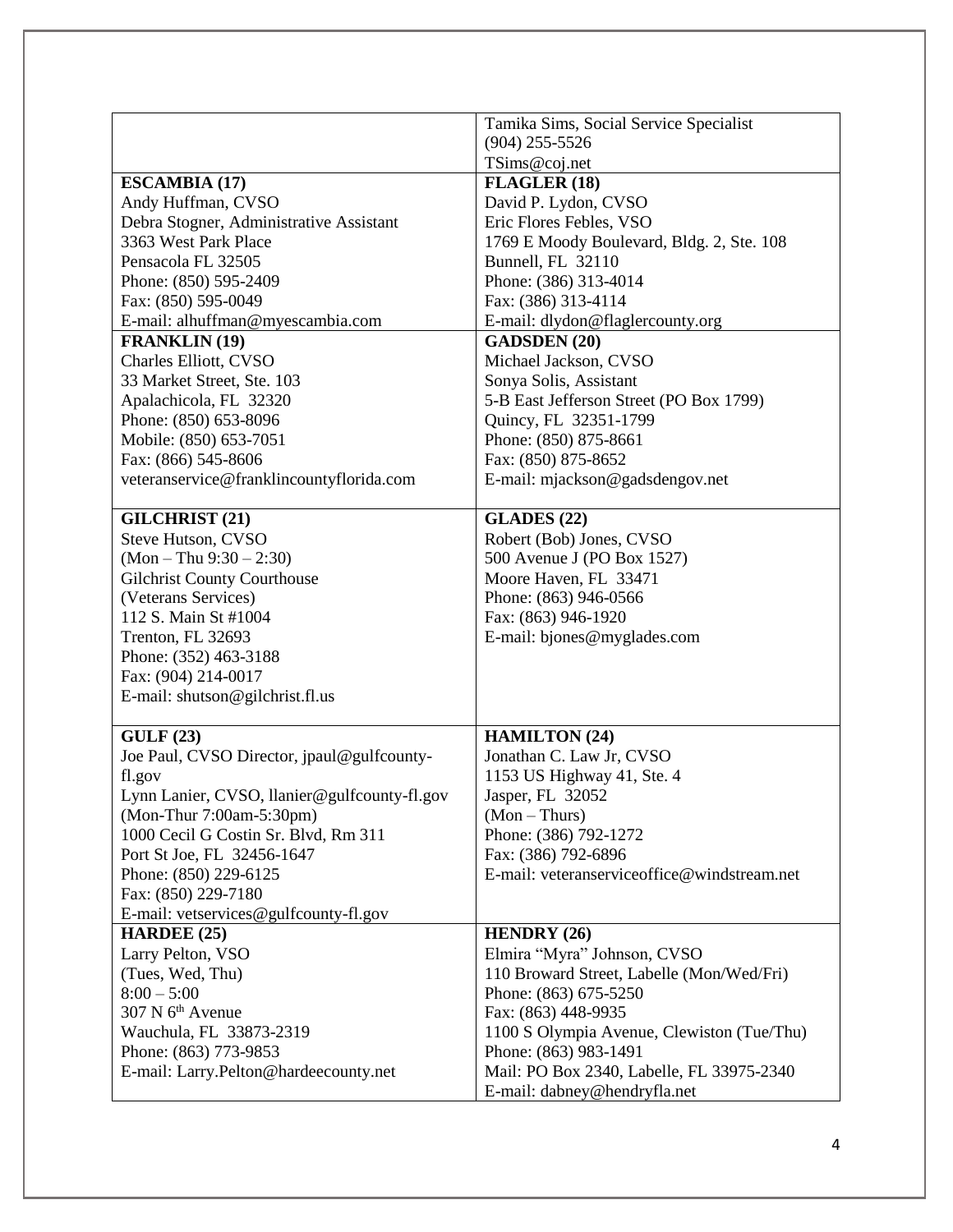| <b>HERNANDO (27)</b>                                         | <b>HIGHLANDS (28)</b>                            |
|--------------------------------------------------------------|--------------------------------------------------|
| Tony Graham, Veterans Services Manager/CVSO                  | Denise D. Williams, CVSO                         |
| Holly Ferguson, VSO                                          | Carol West, Assistant VSO                        |
| Tanya Wilson Secretary                                       | Arthur Conover III, Assistant VSO                |
| 621 W Jefferson St.                                          | Vacant, Veteran Service Specialist               |
| Brooksville, FL 34601                                        | 7209 S. George Boulevard                         |
| Phone: (352) 754-4033                                        | Sebring, FL 33875                                |
| SUNCOM: 669-4033                                             | Phone: (863) 402-6623                            |
| Fax: (352) 754-4726                                          | Fax: (863) 402-6796                              |
| E-mail: tgraham@co.hernando.fl.us                            | E-mail: dwilliams@highlandsfl.gov                |
| <b>HILLSBOROUGH (29)</b>                                     | <b>HILLSBOROUGH</b> cont.                        |
| Frank Strom, Director                                        | <b>Main Office</b>                               |
| Ed Ortiz, Manager                                            | <b>Veterans Resource Center</b>                  |
| Curtis Wilson, Supervisor                                    | <b>At Veterans Memorial Park</b>                 |
| Karen Powers, VSO                                            | 3602 US Highway 301 N                            |
| Gardy Alvarez-Diaz, VSO                                      | Tampa. FL 33619                                  |
| Keith Bayard, VSO                                            | Mon - Fri 8am-4:30pm                             |
| Clifford Heasty, VSO                                         | Phone: (813) 635-8316                            |
| VACANT, VSO                                                  | Fax: (813) 272-5002                              |
| Tianna Milagro, VSO                                          | E-mail: stromf@hcflgov.net                       |
| Marti Ryan, Community Relations Coordinator                  |                                                  |
| Irene Morejon, Special Projects Coordinator                  |                                                  |
| Tracey Coley, Administrative Assistant                       |                                                  |
| <b>HILLSBOROUGH cont.</b>                                    | HILLSBOROUGH cont.                               |
|                                                              |                                                  |
| <b>Brandon Regional Service Center</b>                       | <b>James Haley VAMC</b>                          |
| 311 Pauls Drive, Suite 100                                   | <b>VA Primary Care Annex</b>                     |
| Brandon, FL 33511                                            | 13515 Lake Terrace                               |
| Closed TFN - visit Veterans Memorial Park                    | Room 2A-201G                                     |
| location                                                     | Tampa, FL 33637                                  |
| Phone: (813) 635-8316                                        | Tues/Wed/Thur, 8am-4:30pm                        |
| Fax: (813) 272-5002                                          | Phone: (813) 635-8316                            |
|                                                              | Fax: (813) 272-5002                              |
| HILLSBOROUGH cont.                                           | HILLSBOROUGH cont.                               |
| <b>South Shore Regional Service Center</b>                   | VA SoHi Clinic                                   |
| 410 30 <sup>th</sup> Street SE, Suite 104                    | 12920 Summerfield Crossing Blvd.                 |
| Ruskin, FL 33570                                             | Riverview, FL 33579                              |
| Mon-Fri, 8am-4:30pm                                          | Mon. & Wed. 8am-4:30pm                           |
| Phone: (813) 635-8316                                        | Phone: (813) 635-8316                            |
| Fax: (813) 272-5002                                          | Fax: (813) 272-5002                              |
| <b>HOLMES</b> (30)                                           | <b>INDIAN RIVER (31)</b>                         |
| Amy Cutchen, CVSO                                            | Melissa A. Arndt, Manager                        |
| (Mon-Thu 7-4)                                                | John C. Birhanzl, VSO                            |
| 812-B S Waukesha Street                                      | 2525 St Lucie Avenue                             |
| Bonifay, FL 32425                                            | Mail: 1800 27 <sup>th</sup> Street               |
|                                                              | Vero Beach, FL 32960                             |
| Phone: (850) 547-2897                                        | Phone: (772) 226-1395                            |
| Fax: (850) 547-9252<br>E-mail: vetsrmyjob@holmescountyfl.org | Fax: (772) 770-5038<br>E-mail: marndt@ircgov.com |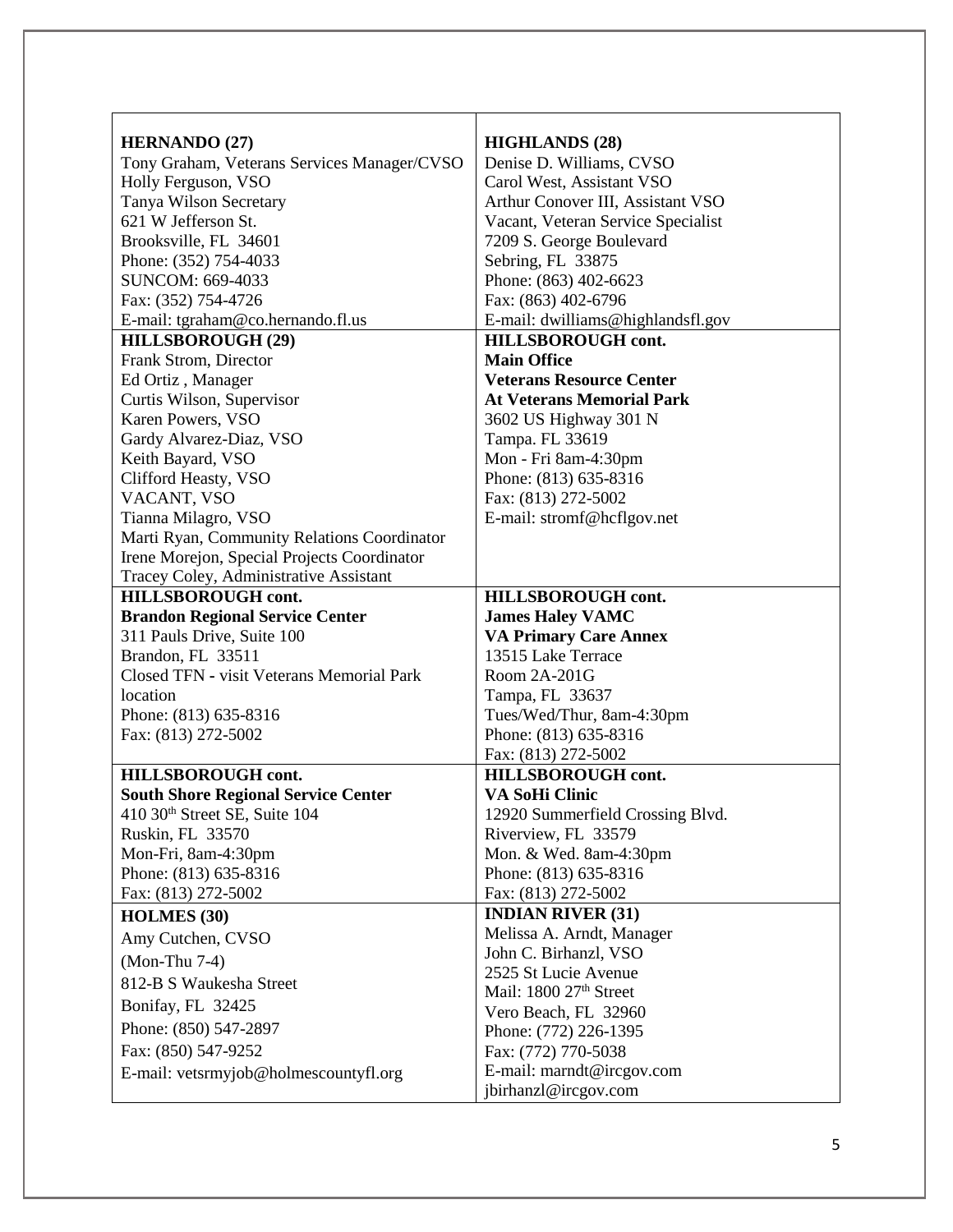| <b>Indian River cont.</b>             | <b>JACKSON</b> (32)                      |
|---------------------------------------|------------------------------------------|
| Alan HIII, VSO                        | Brian Budzien, CVSO                      |
| 1921 US Highway #1                    | Julie Warren, Veteran Service Specialist |
| Sebastian, FL 32958                   | 2863 Green Street, Suite A               |
| Phone: (772) 226-1145                 | Marianna, FL 32448                       |
| Fax: (772) 581-4988                   | Phone: (850) 718-0003, 718-0004          |
| E-mail: ahill@ircgov.com              | <b>SUNCOM: 789-0003</b>                  |
|                                       | Fax: (850) 482-9987                      |
|                                       | E-mail: budzienb@jacksoncountyfl.gov     |
|                                       | warrenj@jacksoncountyfl.gov              |
| <b>JEFFERSON</b> (33)                 | <b>LAFAYETTE (34)</b>                    |
| Alvin Swilley                         | Christi Hamlin, Manager                  |
| 445 West Palmer Mill Street           | (Wed only)                               |
| Monticello, FL 32344                  | LaFayette County Courthouse              |
| Phone: (850) 464-8456                 | <b>PO Box 294</b>                        |
| Mobile: (850) 464-1191                | Mayo, FL 32066                           |
| E-mail: madcovets@madisoncountyfl.com | Phone: (386) 294-5010                    |
|                                       | Fax: (386) 294-4231                      |
|                                       | E-mail: @suwgov.org                      |
| <b>LAKE</b> (35)                      | <b>LEE</b> (36)                          |
| Marissabelle Tighe, Director          | 2440 Thompson Street                     |
| Kirk Armstrong, VSO                   | Ft Myers, FL 33901                       |
| Anthony Padilla, VSO                  | Phone: (239) 533-8381                    |
| Vacant, VSO                           | Fax: (239) 533-7960                      |
| Mary Leavitt, Office Associate        | Fax: (239) 533-7976                      |
| 1996 Classique Lane                   | Rodney Van Ness, Manager/CVSO            |
| <b>Mail: PO Box 7800</b>              | Phone: (239) 533-7977                    |
| Tavares, FL 32778-7800                | E-mail: rvanness@leegov.com              |
| Phone: (352) 742-6585                 | Jon Delorenzo, CVSO                      |
| Fax: (352) 742-6581                   | Phone: (239) 533-7978                    |
| E-mail: veteraninfo@lakecountyfl.gov  | E-mail: jdelorenzo@leegov.com            |
|                                       | Jonathan Ramirez, CVSO                   |
|                                       | Phone: (239) 533-7975                    |
|                                       | E-mail: jramirez@leegov.com              |
| LEON(37)                              | <b>LEVY</b> (38)                         |
| Ben Bradwell, Director                | Robert E Lowyns, CVSO                    |
| David Brantley, VSC                   | VACANT, VSO                              |
| 615 Paul Russell Road                 | 310 School Street                        |
| Tallahassee FL 32301                  | Mail: PO Box 310                         |
| Mail: Leon County Courthouse          | Bronson, FL 32621                        |
| 301 S. Monroe Street                  | Phone: (352) 486-5210                    |
| Tallahassee, FL 32301                 | Fax: (352) 486-3329                      |
| Phone: (850) 606-1940                 | E-mail: veteransoffice@levycounty.org    |
| Fax: (850) 606-1941                   |                                          |
| E-mail: Bradwellb@leoncountyfl.gov    |                                          |
| <b>LIBERTY</b> (39)                   | <b>MADISON (40)</b>                      |
| S Eugene "Gene" Free                  | Alvin Swilley                            |
| <b>PO Box 292</b>                     | County Courthouse Annex, Rm 215          |
| Bristol, FL 32321                     | Mail: PO Box 237                         |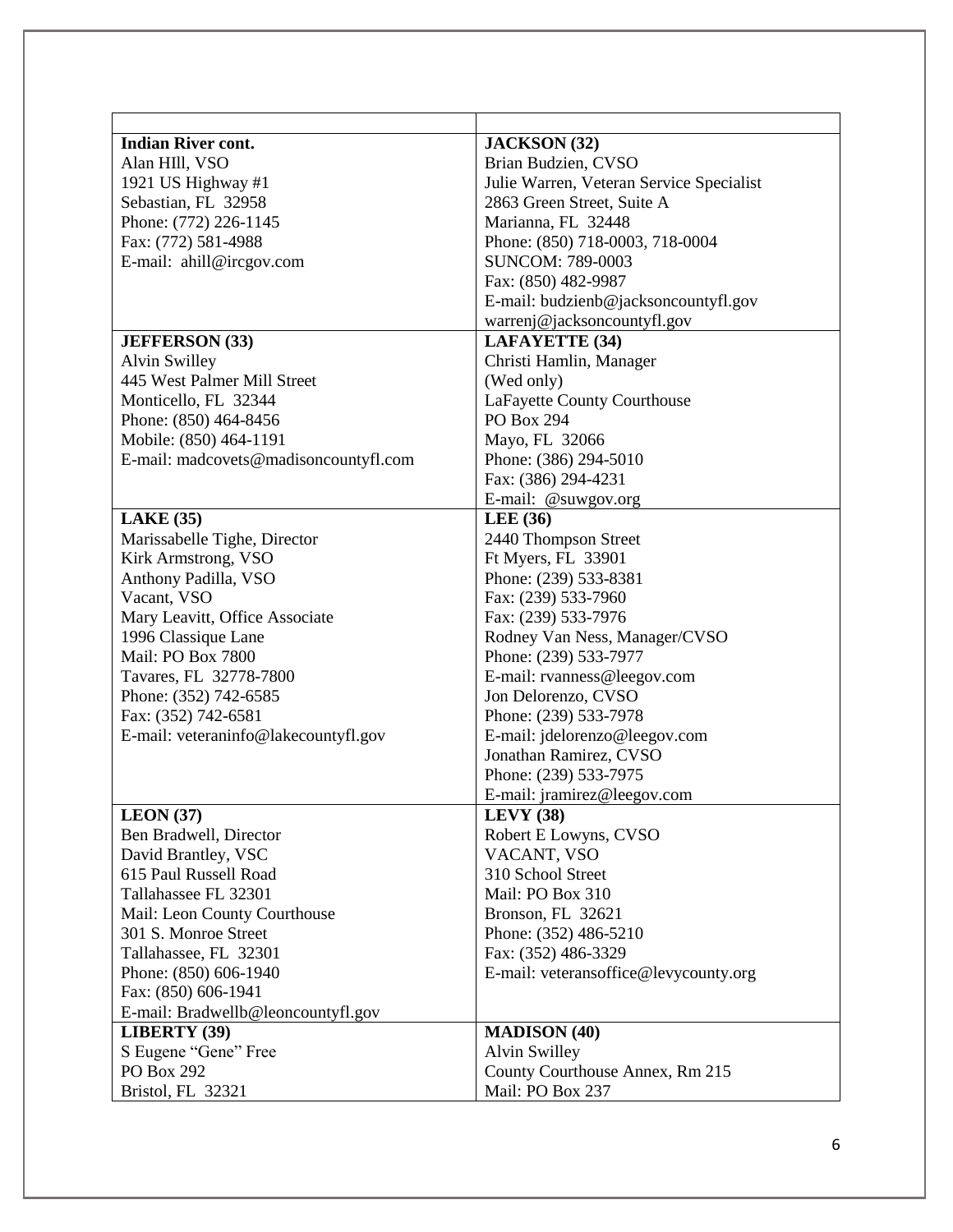|                                                | Madison, FL 32341                               |
|------------------------------------------------|-------------------------------------------------|
| Phone: (850) 643-6066                          |                                                 |
| Fax: (352) 486-3329                            | Phone: (850) 464-8456                           |
| E-mail: valiberty@fairpoint.net                | Fax: (850) 973-2923                             |
|                                                | Cell: (850) 464-1191                            |
|                                                | E-mail: madcovets@madisoncountyfl.com           |
| <b>MANATEE (41)</b>                            | Manatee cont.                                   |
| Lee Washington, Director, Community and        | <b>Manatee County Building and Development</b>  |
| <b>Veteran Services</b>                        | <b>Services Annex</b>                           |
| Renee Medina, CVSO                             | Tuesdays 8am - 4pm - Appointment preferred      |
| Maria Spengler, VSC                            | 5030 US Highway 301 North                       |
| Jack Ruark, VSC                                | Ellenton, FL 34222                              |
| Adina Valenzuela, VSC                          | (941)745-3795 for scheduling appointments       |
|                                                |                                                 |
| Ed Behn, VSC                                   |                                                 |
| Rebecca Dunnam, Administrative Assistant       |                                                 |
| Manatee County Government Center               |                                                 |
| 1401 $3rd$ Ave West                            |                                                 |
| Bradenton, FL 34205                            |                                                 |
| (941)745-3795 Main Office                      |                                                 |
| (941)745-3796 Fax                              |                                                 |
| Mailing Address:                               |                                                 |
| PO Box 1000                                    |                                                 |
| Bradenton, FL 34206                            |                                                 |
| E-mail: vets@mymanatee.org                     |                                                 |
| <b>MARION</b> (42)                             | <b>MARTIN</b> (43)                              |
| Jeffrey Askew, Director                        | Michelle Miller, Human Services Administrator   |
| Daisy Diaz, Veterans Services Supervisor       | E-mail: mmiller@martin.fl.us                    |
| Steve Jacobs, Veterans Service Officer         | Michael Northcutt, Veterans Services Officer    |
| Allen Harrison, Veterans Services Officer      | E-mail: mnorthcutt@martin.fl.us                 |
| Mauricio Paredes, Veterans Services Officer    | Daniel McHenry, Veterans Services Officer       |
| Jackie Chin, Veterans Services Specialist      | E-mail: dmchenry@martin.fl.us                   |
| Esther Gomez, Staff Assistant IV               | Jane Garcia, Administrative Specialist          |
| Trisha McIntosh, Staff Assistant II            | 2401 S.E. Monterey Road                         |
| 2730 E Silver Springs Boulevard, Suite 100     | Stuart, FL 34996                                |
| Ocala, FL 34470-7010                           | Phone: (772) 288-5448                           |
| Phone: (352) 671-8422                          |                                                 |
| Fax: (352) 671-8424                            |                                                 |
| E-mail: Jeffrey.Askew@marioncountyfl.org       |                                                 |
| <b>MIAMI-DADE (13)</b>                         | Miami-Dade cont.                                |
| Kyra H. King, Director (office only, no appt.) | <b>Blanche Morton (Hialeah) Center</b>          |
| 2301 NW 54 <sup>th</sup> . Street              | Kenneth Peters, Veterans Services Specialist    |
| Miami, Florida 33142                           | 300 E 1 <sup>st</sup> Avenue, Ste. 207          |
| keh@miamidade.gov                              | Hialeah, FL 33010                               |
| $(305)$ 756-2830                               | Phone: (305) 884-7721                           |
| No Appointments                                | Fax (305) 884-7722                              |
| ALL CORRESPONENCE GO TO SOUTH                  | E-mail: Kenneth.Peters@miamidade.gov            |
| <b>DADE GOVERNMENT CENTER ADDRESS</b>          | <b>Miami Gardens Community Center (Fridays)</b> |
|                                                | 16405 NW 25 Avenue                              |
|                                                | Miami Gardens, FL 33054                         |
|                                                | Phone: (305) 623-6500                           |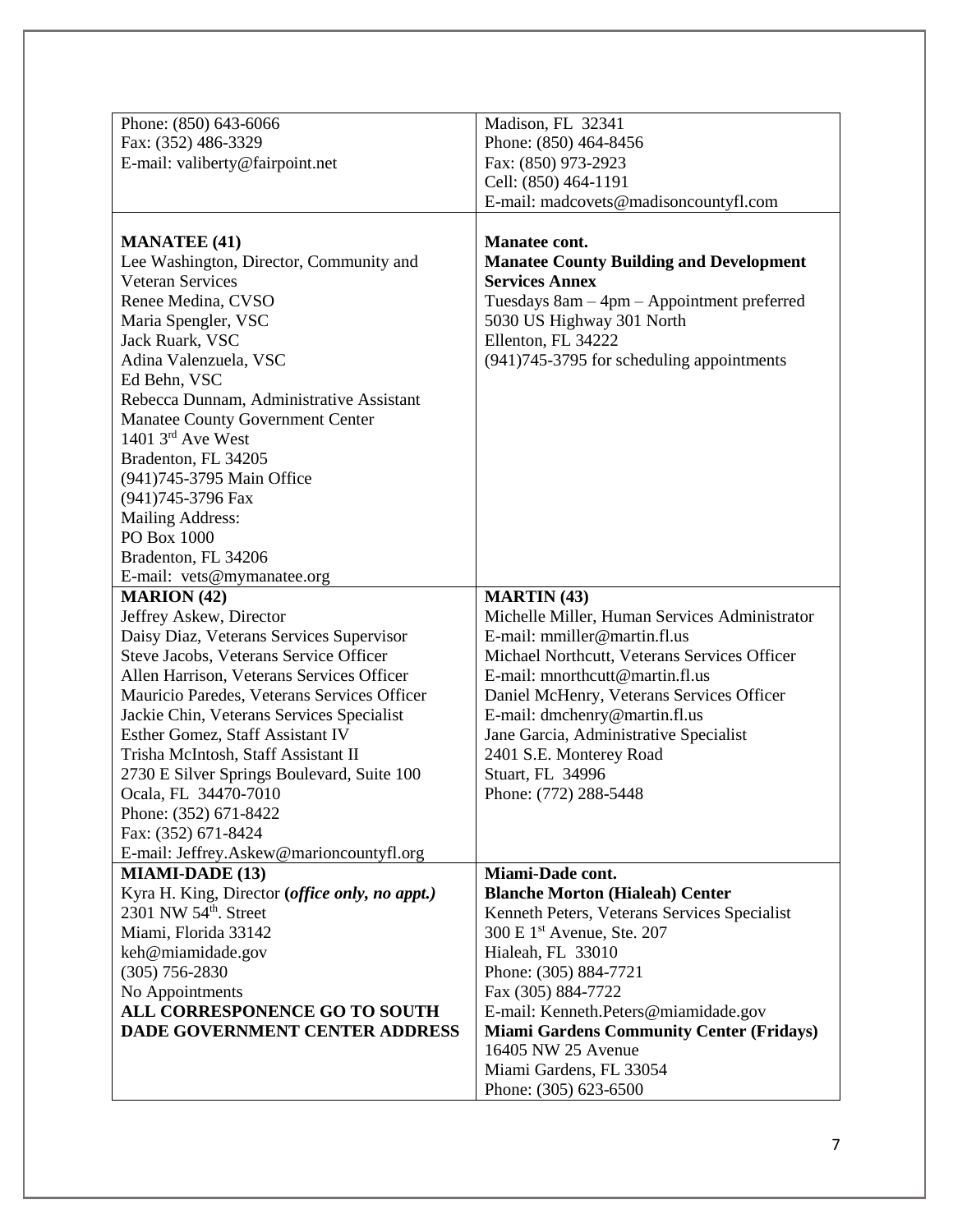| Miami-Dade cont.                               | Miami-Dade cont.                            |
|------------------------------------------------|---------------------------------------------|
| <b>South Dade Government Center</b>            | <b>Naranja Community Center</b>             |
| Angel Figueroa, Veterans Services Specialist   | Charles Scavella                            |
| Charles Scavella, Veterans Services Specialist | 13955 SW 264 Street                         |
| 10710 SW 211st Street, Ste. 205                | Miami, FL 33032                             |
| Miami, FL 33189                                | Phone: (305) 258-5471                       |
| Phone: (305) 252-5810                          | Monday – Wednesday – Friday                 |
| Fax: (305) 232-3802                            |                                             |
| E-mail: Angel.Figueroa@miamidade.gov           |                                             |
| E-mail: Charles.Scavella@miamidade.gov         |                                             |
| <b>MONROE</b> (44)                             | Monroe cont.                                |
| <b>Harvey Government Center</b>                | <b>Murray Nelson Government Center</b>      |
| 1200 Truman Avenue, Ste. 204                   | 102050 Overseas Hwy, Ste 208, 209 & 218     |
| <b>Key West, FL 33040</b>                      | Key Largo, FL 33037                         |
| Phone: (305) 295-5150<br>Fax: (305) 295-5175   | Phone: (305) 453-8777<br>Fax (305) 453-8779 |
| <b>Cathy Crane, Director/VSO</b>               | <b>Cathy Crane, Director/VSO</b>            |
| E-mail: Crane-Cathy@MonroeCounty-FL.Gov        | E-mail: Crane-Cathy@MonroeCounty-FL.Gov     |
| <b>James Carey, Deputy Director/VSO</b>        | Jacinto Molina, VSO                         |
| E-mail: Carey-James@monroecounty-fl.gov        | Email: Molina-Jacinto@monroecounty-FL.gov   |
| Decoltius "Cody" Dickerson,                    | <b>Eugene "Larry" Chase, VSO</b>            |
| <b>Administrator/VSO</b>                       | Email: Chase-Eugene@monroecounty-FL.gov     |
| Email: Dickerson-Cody@monroecounty-fl.gov      | Ksenia Leonteva, Executive Assistant        |
| Dawn Crane, Executive Assistant                | E-mail: Leonteva-Ksenia@monroecounty-fl.gov |
| E-mail: Dawn-Crane@monroecounty-fl.gov         | www.monroecounty-fl.gov/va                  |
| www.monroecounty-fl.gov/va                     |                                             |
| <b>NASSAU (45)</b>                             | OKALOOSA (46)                               |
| Bob Sullivan, CVSO                             | Beatrice Love-Moore, Division Director      |
| (Mon-Thu 8:30-4, Fri 8:30-12:30)               | Eddie Taylor, Veterans Counselor            |
| 76347 Veteran's Way                            | Ernest Griffin, Veterans Counselor          |
| Yulee, FL 32097                                | VACANT, Administrative Assistant            |
| Phone: (904) 548-4670                          | 1250 N Eglin Parkway, Ste. 302              |
| Fax: (904) 548-4539                            | Shalimar, FL 32579                          |
| E-mail: bsullivan@nassauclerk.com              | Phone: (850) 651-7258                       |
|                                                | Fax: (850) 651-7742                         |
|                                                | E-mail: blovemoore@myokaloosa.com           |
|                                                | <b>Crestview</b>                            |
|                                                | 601-A N Pearl St                            |
|                                                | Crestview FL 32536 (No mail)                |
|                                                | Tuesdays only at this time                  |
|                                                | Call Main Office from appointments          |
|                                                | 850-651-7258                                |
|                                                | <b>OKEECHOBEE (47)</b>                      |
|                                                | Sarah Carter, CVSO                          |
|                                                | VACANT, VSO                                 |
|                                                | 304 NW 2 <sup>nd</sup> Street, Ste. 106     |
|                                                | Okeechobee, FL 34972                        |
|                                                | Phone: (863) 763-6441, ext. 5               |
|                                                | Fax: (863) 763-0118                         |
|                                                | E-mail: scarter@co.okeechobee.fl.us         |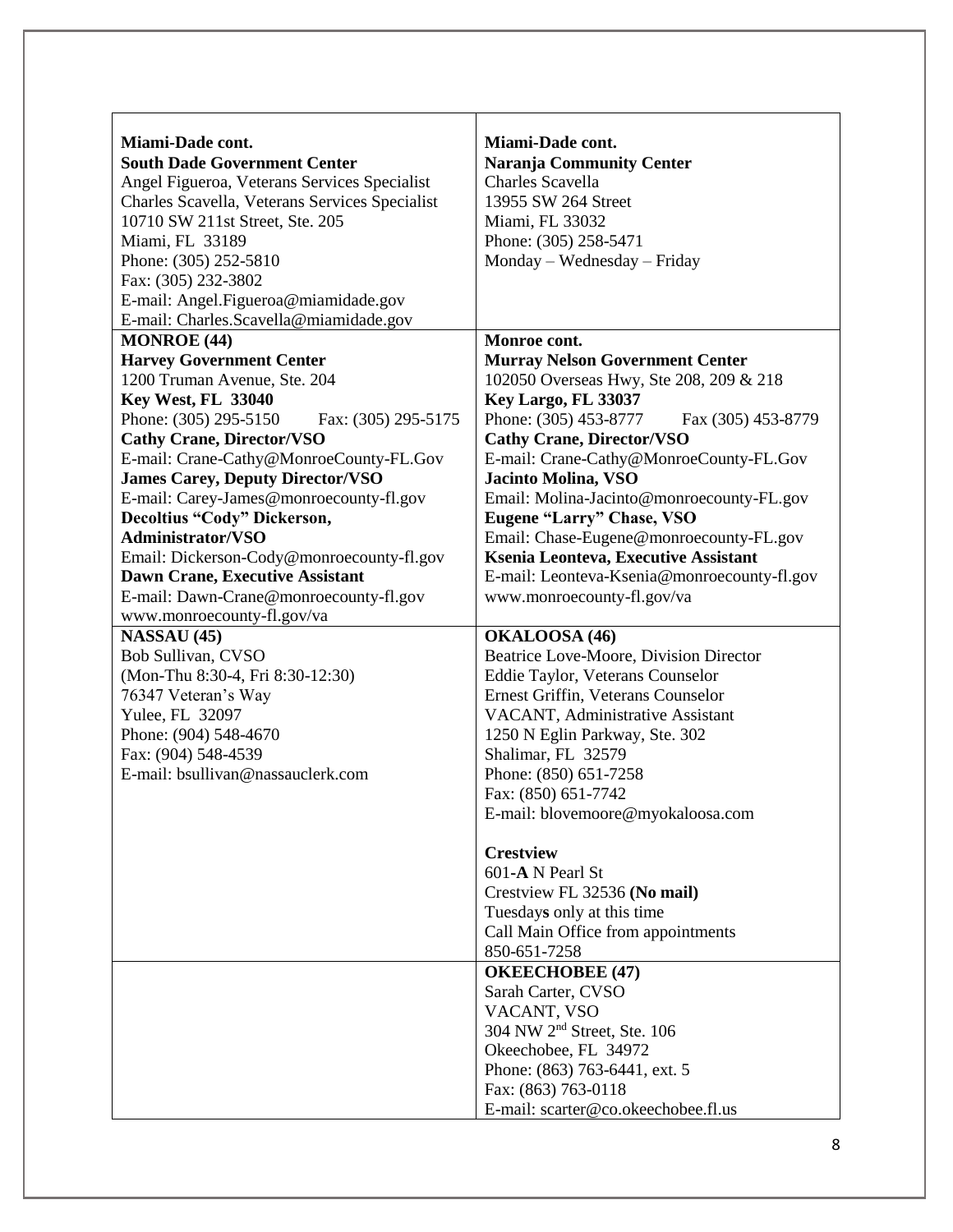|                                                                                   | veteran@co.okeechobee.fl.us                                                 |
|-----------------------------------------------------------------------------------|-----------------------------------------------------------------------------|
| <b>ORANGE (48)</b>                                                                | Orange cont.                                                                |
| Tommie Maldonado, Program Manager/CVSO                                            | <b>VA Clinic Lake Baldwin Office</b>                                        |
| Alnita Whitt, Senior Counselor/VSO                                                | 5201 Raymond Street, Bldg. 3126                                             |
| Karl Behrendt, Senior Counselor/VSO                                               | Orlando, FL 32803                                                           |
| Robert J Day, Veterans Counselor/VSO                                              | Tuesday & Fridays                                                           |
| Asdrubal Rivera, Veterans Counselor/VSO                                           | <b>Call Main Office</b>                                                     |
| Terrance Walker, Veterans Counselor/VSO                                           |                                                                             |
| Nayda Ferguson, Veterans Counselor/VSO                                            |                                                                             |
| Kim Richards, Administrative Specialist                                           |                                                                             |
| 2100 E Michigan Street                                                            |                                                                             |
| Orlando, FL 32806                                                                 |                                                                             |
|                                                                                   |                                                                             |
| Phone: (407) 836-8990<br>Fax: (407) 836-1977<br>E-mail: tommie.maldonado@ocfl.net |                                                                             |
| Orange cont.                                                                      |                                                                             |
| <b>Orlando VAMC at Lake Nona</b>                                                  | <b>OSCEOLA</b> (49)                                                         |
|                                                                                   | Kurt Fisher, CVSO                                                           |
| 13800 Veterans Way, Rm H-G101 A&B                                                 | VACANT, VSO                                                                 |
| Orlando, FL 32827                                                                 | Ana Mora, CVSA                                                              |
| Phone: (407) 631-1728, 631-1729                                                   | 1392 E. Vine St                                                             |
|                                                                                   | Kissimmee, FL 34744                                                         |
|                                                                                   | Phone: (407) 742-8455                                                       |
|                                                                                   | Fax: (407) 742-8431                                                         |
|                                                                                   | E-mail: kurt.fisher@osceola.org                                             |
| <b>St. Cloud Office (St. Library)</b>                                             | PALM BEACH (50)                                                             |
| 810 13 <sup>th</sup> Street                                                       | <b>West Palm Beach Office</b>                                               |
| St. Cloud, FL 34769                                                               | Andrew Reese, CVSO                                                          |
| 407-742-8467                                                                      | Phone: (561) 355-4762                                                       |
| Thurs. walk-ins 8:15AM to 4:00PM.                                                 | Fax: (561) 242-6796                                                         |
|                                                                                   | E-mail: AReese@pbcgov.org                                                   |
|                                                                                   | 3680 Lake Worth Road                                                        |
|                                                                                   | Palm Springs, FL 33461                                                      |
|                                                                                   | William "Greg" Dover, VSO                                                   |
|                                                                                   | Phone: (561) 355-4720                                                       |
|                                                                                   | Fax: (561) 242-6758                                                         |
|                                                                                   | E-mail: wdover@pbcgov.org                                                   |
|                                                                                   | Yolanda Asante, Senior Office Assistant                                     |
|                                                                                   | Phone: (561) 355-3084                                                       |
|                                                                                   | 801 Datura St                                                               |
|                                                                                   | Suite 100                                                                   |
|                                                                                   | W Palm Beach, FL 33401-5211                                                 |
| Palm Beach cont.                                                                  | <b>PASCO (51)</b>                                                           |
| <b>Delray Beach Office</b><br>Rohn Hultgren, VSO                                  | Robert Marin, Manager                                                       |
|                                                                                   | Neal Yarosz, VSO                                                            |
| Phone: (561) 276-1225<br>Fax: (561) 656-7704                                      | John Milbrandt, VSO                                                         |
|                                                                                   | Nedenia Nowiski, Customer Service Specialist<br>8620 Galen Wilson Boulevard |
| Email: rhultgre@pbcgov.org                                                        |                                                                             |
| Phone: (561) 276-1225                                                             | Port Richey, FL 34668                                                       |
| Fax: (561) 242-7654                                                               | Phone: (727) 834-3282                                                       |
| Email: areese@pbcgov.org                                                          | Fax: (727) 834-3339                                                         |
| 345 S Congress Ave                                                                | E-mail: wvso@pascocountyfl.net                                              |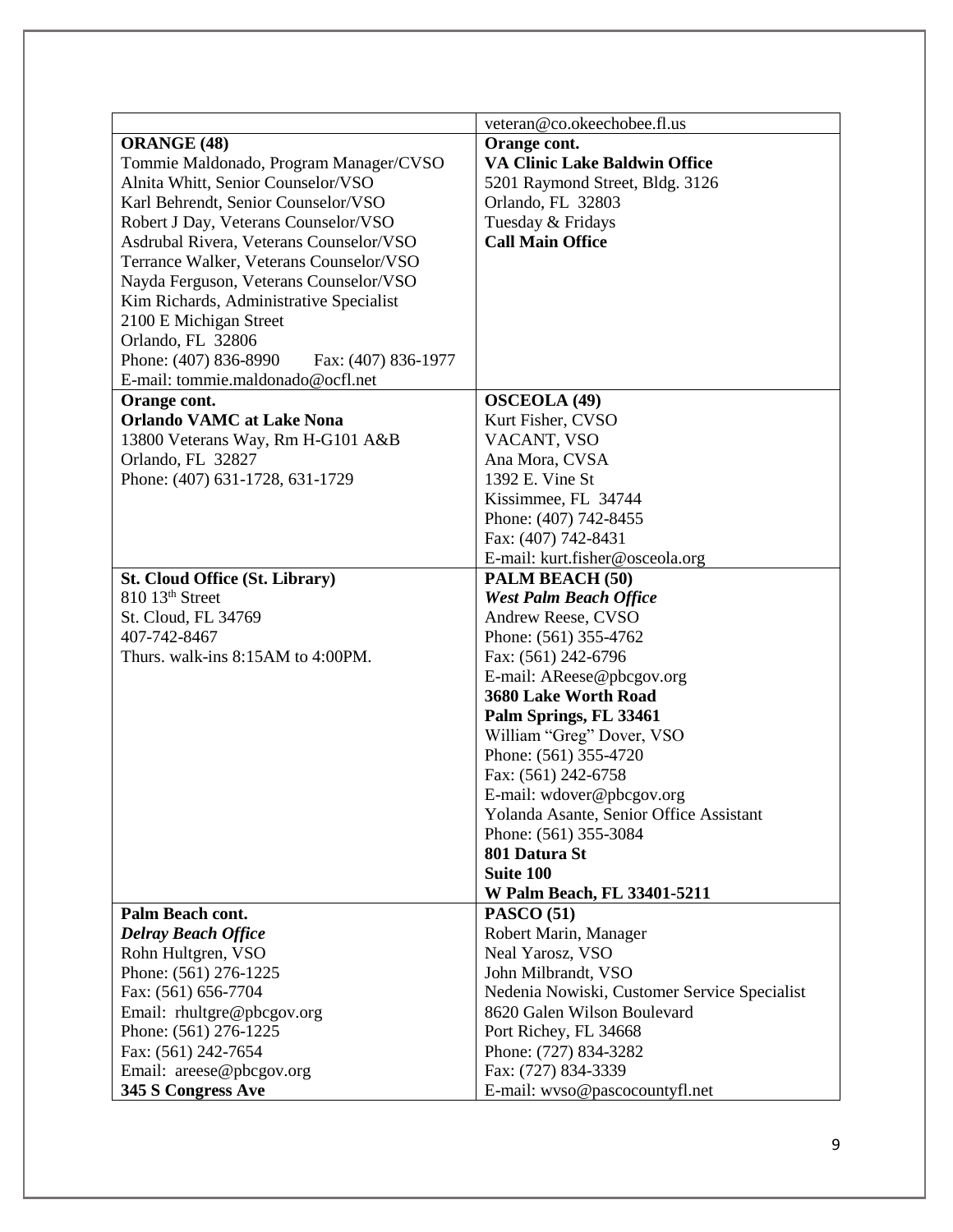| Suite 104                                                                   |                                             |
|-----------------------------------------------------------------------------|---------------------------------------------|
| Delray Beach, FL 33445                                                      |                                             |
| Pasco cont.                                                                 | Pasco cont.                                 |
| <b>Dade City Office</b>                                                     | Land O' Lakes Office                        |
| Martin Mazurek, Lead VSO                                                    | Tommy Robinson, VSO                         |
| Angel Lopez, VSO                                                            | VACANT, VSO                                 |
| 37255 Florida Avenue                                                        | 4111 Land O' Lakes Boulevard, Ste. 102      |
| Dade City, FL 33525                                                         | Land O' Lakes, FL 34639                     |
| Phone: (352) 521-5172                                                       | Phone: (813) 929-2719                       |
| Fax: (352) 521-5183                                                         | Fax: (813) 929-1014                         |
| E-mail: evso@pascocountyfl.net                                              | E-mail: lolvso@pascocountyfl.net            |
| PINELLAS (52)                                                               | Pinellas cont.                              |
| Zeffery Mims, Director                                                      | Jill Maxwell, VSO                           |
| Michael Swonger, Senior VSO                                                 | Nanette McPhee, Office Specialist II        |
| Dwayne Adams, VSO                                                           | 501 1 <sup>st</sup> Avenue N, Ste. 514      |
| Dawn Lucier, VSO                                                            | St Petersburg, FL 33701                     |
|                                                                             | Phone: (727) 582-7828                       |
| Kerry Carter, VSO                                                           | Fax: (727) 582-7813                         |
| Cleosinda Mizutani, Office Specialist II<br>2189 Cleveland Street, Ste. 263 |                                             |
|                                                                             | Fax: (727) 464-8407<br>E-mail:              |
| Clearwater, FL 33765<br>Phone: (727) 464-8460                               |                                             |
| Fax: (727) 464-8407                                                         |                                             |
|                                                                             |                                             |
| E-mail: zmims@pinellascounty.org                                            |                                             |
| POLK(53)                                                                    | PUTNAM (54)                                 |
| Joseph Lesniewicz, CVSO                                                     | Allen Buquo, CVSO                           |
| Timothy Brown, VSO II                                                       | Cherie Korn, VSO                            |
| Timothy Kirkhart, VSO                                                       | 2509 Crill Avenue, Ste. 800                 |
| Marc Prevost, VSO                                                           | Palatka, FL 32178                           |
| Reinaldo Porras, VSO                                                        | Phone: (386) 329-0327, 329-0328             |
| David Conklin, VSO                                                          | Fax: (386) 329-0329                         |
| Frank Gattuccio, VSO                                                        | E-mail: Allen.buquo@putnam-fl.gov           |
| VACANT, VSO                                                                 | Cherie.Korn@putnam-fl.com                   |
| Carol Mothershed, Receptionist                                              |                                             |
| Polk County Veteran Services (HS-08)                                        |                                             |
| 1290 Golfview Avenue, Ste. 116                                              |                                             |
| PO Box 9005, Bartow, FL 33831                                               |                                             |
| Phone: (863) 534-5220 Fax: (863) 534-5656                                   |                                             |
| E-mail: JosephLesniewicz@polk-county.net                                    |                                             |
| ST JOHNS (55)                                                               | ST LUCIE (56)                               |
| Joseph D McDermott, CVSO                                                    | Jose Capellan, CVSO, Veterans Service Mgr.  |
| Angela McKenzie, Assistant VSO                                              | PORT ST LUCIE OFFICE                        |
| Travis Neidig, Assistant VSO                                                | Helen Simpson, VSO III                      |
| Lori Chapman, Assistant VSO                                                 | Jeff Norwood, VSO II                        |
| Anna Marie Scott, Office Specialist                                         | Brindell Sorano, VSO II                     |
| 200 San Sebastian View, Ste. 1400                                           | Jake Walton, VSO                            |
| St Augustine, FL 32084                                                      | Daris Johnson, VSO                          |
| Phone: (904) 209-6160                                                       | Trena Kelly-McCloud, Office Operations Spc. |
| Fax: (904) 209-6161                                                         | Pennie Burke, Sr. Staff Assistant           |
| E-mail: jmcdermott@sjcfl.us                                                 | 1664 SE Walton Road, Ste. 205               |
|                                                                             | Port St Lucie, FL 34952                     |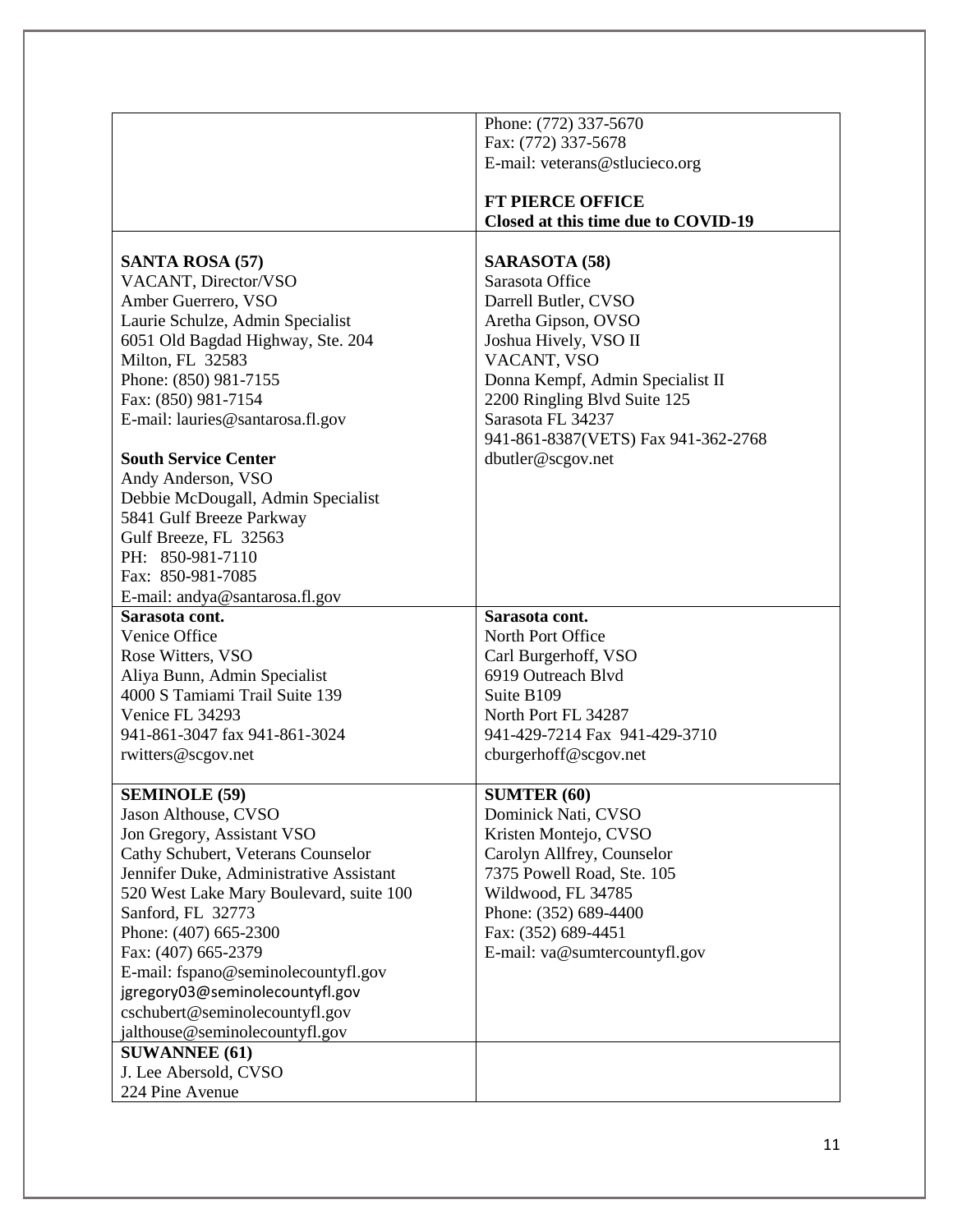| Live Oak, FL 32064                         |                                              |
|--------------------------------------------|----------------------------------------------|
| Phone: (386) 364-3403                      |                                              |
| Fax: (386) 364-3754                        |                                              |
| E-mail: leea@suwcountyfl.gov.              |                                              |
| Taylor (62)                                | Union $(63)$                                 |
| Denny Knight, CVSO                         | Barbara Fischer, CVSO                        |
| 401 Industrial Park Dr., Perry, FL 32348   | Wednesdays from $8:30 - 11:00$ am            |
| Tues. and Thurs 8am -5pm                   | 15 NE First Street                           |
| Wed. 8am-12pm                              | Lake Butler, FL 32054                        |
| Phone: 850-838-3513                        | Phone: (386) 496-4248; Fax: (386) 496-4810   |
| Cell: 850-843-3283                         | E mail: barbara_fischer@bradfordcountyfl.gov |
| Email veterans.affairs@taylorcountygov.com |                                              |
| <b>VOLUSIA (64)</b>                        | Volusia cont.                                |
| Deland Office                              | Daytona Beach Office                         |
| Robert "Bob" Watson, Director/CVSO         | Ray Allen, Senior Veterans Counselor         |
| Scott Olson, Special Projects Coordinator  | <b>VACANT</b> , Veterans Counselor           |
| Jessica Ferguson, Veterans Counselor       | <b>VACANT, Veterans Counselor</b>            |
| VACANT, Veterans Counselor                 | Carrie Tayman, Staff Assistant               |
| Katharine Anderson, Staff Assistant        | (Mon-Fri Walk-ins and Appointments)          |
| (Mon-Fri Walk-ins and Appointments)        | 8:00-5:00pm                                  |
| $8:00-5:00$ pm                             | 1845 Holsonback Drive                        |
| 123 West Indiana Avenue, Suite 100         | Daytona Beach, FL 32117                      |
| Deland, FL 32720                           | Phone: (386) 254-4646                        |
| Phone: (386) 740-5102                      | Fax: (386) 239-7704                          |
| Fax: (386) 740-5101                        |                                              |
|                                            |                                              |
| Volusia cont.                              | Volusia cont.                                |
| New Smyrna Beach Office                    | Orange City Office                           |
| VACANT, Senior Veteran Counselor           | Shane Gross, Senior Veteran Counselor        |
| VACANT, Veterans Counselor                 | Sasha Rivera-Melendez, Staff Assistant       |
| (Mon-Thurs-Fri Walk-ins) (Tues & Wed-By    | (Mon-Thurs-Fri Walk-ins) (Tues & Wed-By      |
| Appointment Only) 8:00-5:00pm              | Appointment Only) 8:00-5:00pm                |
| 107 E Canal Street                         | 775 Harley Strickland Boulevard, Suite 104   |
| New Smyrna Beach, FL 32168                 | Orange City, FL 32763                        |
| Phone: (386) 423-3324                      | Phone: (386) 775-5205                        |
|                                            |                                              |
|                                            |                                              |
| Fax: (386) 423-3346                        | Fax: (386) 775-5207                          |
| <b>WAKULLA (65)</b>                        | WALTON (66)                                  |
| Winston Terry Murphy, VSO                  | Mark Kelley, CVSO                            |
| 3093 Crawfordville Highway                 | Jenifer Anderson, Assistant CVSO             |
| PO Box 1263                                | (Mon-Thurs. 7:00AM-5:00PM)                   |
| Crawfordville, FL 32326                    | 47 North 6 <sup>th</sup> Street              |
| Phone: (850) 926-1072                      | DeFuniak Springs, FL 32433                   |
| Fax: (850)926-0909                         | Phone: (850) 892-8140                        |
| 8:00a-5:00p                                | Fax: (850) 892-8148                          |
| E-mail: wmurphy@mywakulla.com              | E-mail: andjenifer@co.walton.fl.us           |
|                                            | E-mail: kelmark@co.walton.fl.us              |
| <b>WASHINGTON (67)</b>                     |                                              |
| Christopher A Hyatt, CVSO                  |                                              |
| 1331 South Boulevard<br>Chipley, FL 32428  |                                              |